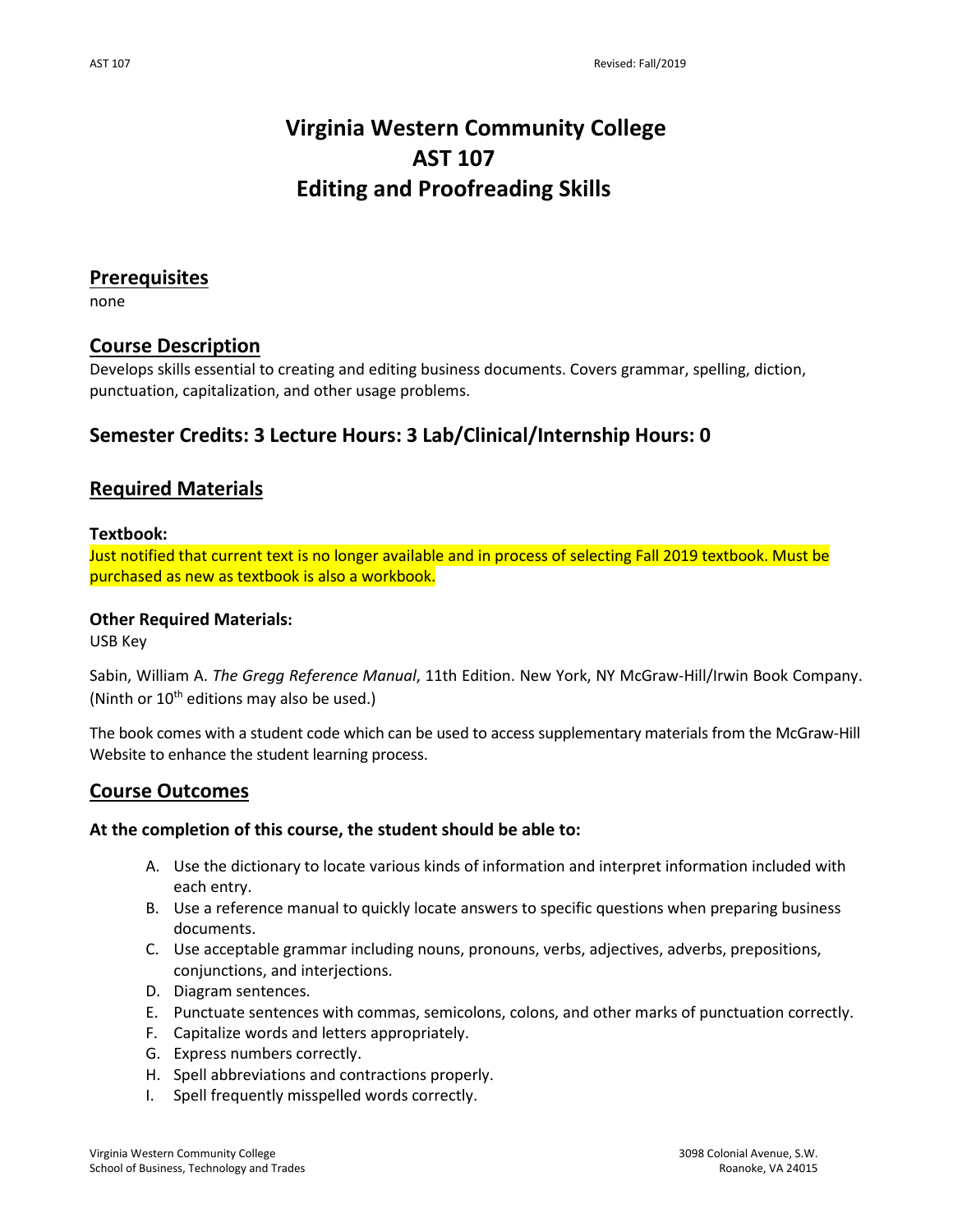- J. Use and interpret proofreaders' marks; use proofreading skills to compare written material for errors.
- K. Write grammatically correct sentences.
- L. Use the Internet for research.
- M. Learn and use word division rules.

# **Topical Description TO BE UPDATED AS NEW TEXTBOOK IS SELECTED**

## **AST 107**

### **PROOFREADING AND EDITING**

| <b>Class Orientation</b>         | <b>Chapters 1-3</b>    |
|----------------------------------|------------------------|
| Software Instruction             | <b>Diagramming 3</b>   |
| Chapter 1                        |                        |
| <b>Chapter 2/Software Review</b> |                        |
| Chapter 3                        |                        |
| Review of Chapters 1-3           |                        |
| Diagramming Chapter 3            |                        |
| Unit 1 Test-Chapters 1-3         | <b>Unit 1 Test</b>     |
| Chapter 4                        | <b>Chapters 4-8</b>    |
| Chapter 5                        | <b>Diagramming 4-8</b> |
| Chapter 6                        |                        |
| Chapter 7                        |                        |
| Chapter 8                        |                        |
| Review of Chapters 4-8           |                        |
| Diagramming Chapters 4-8         |                        |
| Unit 2 Test-Chapters 4-8         | <b>Unit 2 Test</b>     |
| Chapter 9                        | <b>Chapters 9-11</b>   |
| Chapter 10                       | Diagramming 9-11       |
| Chapter 11                       |                        |
| Review of Chapters 9-11          |                        |